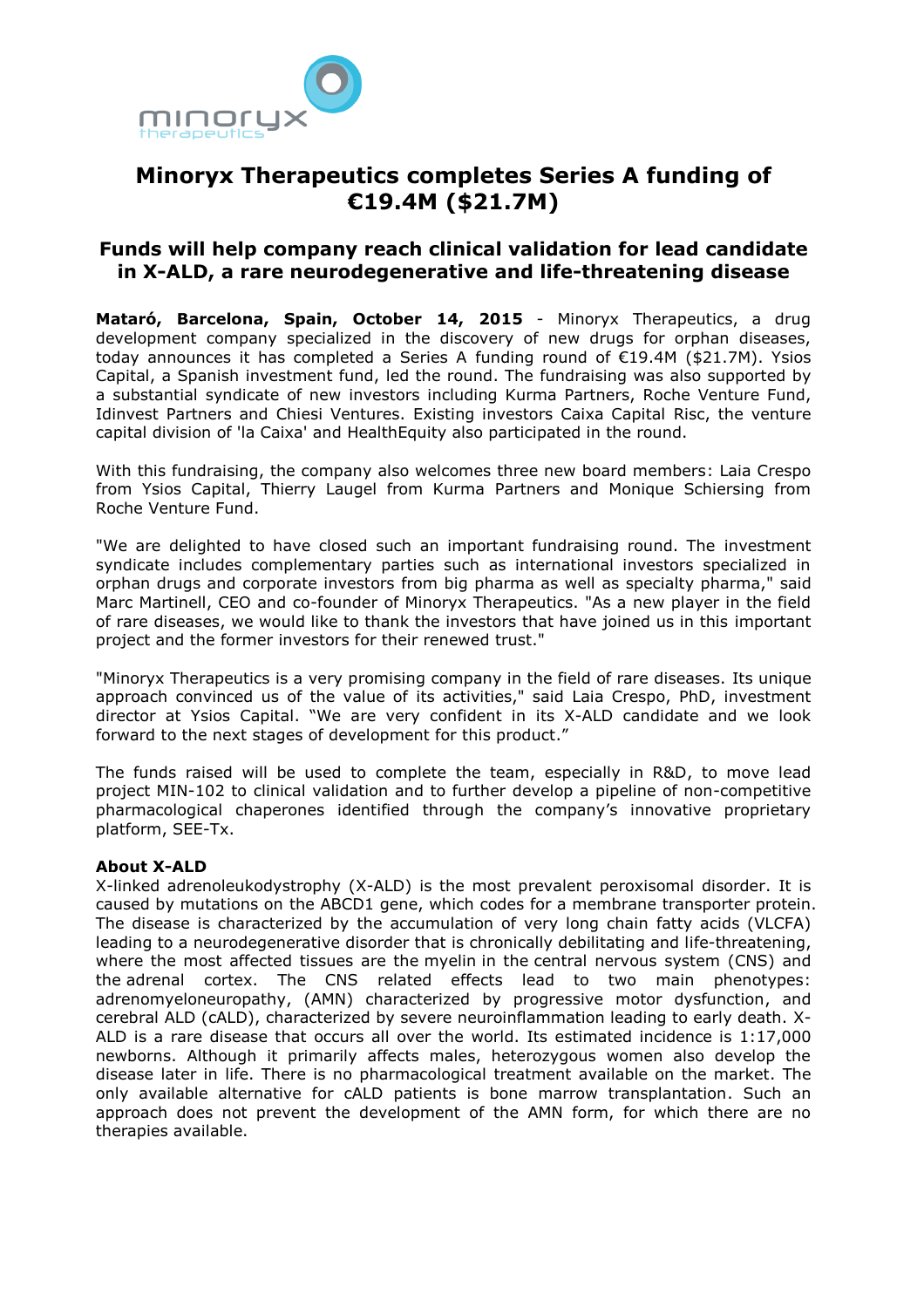

## **About MIN-102**

MIN-102, Minoryx's candidate for X-ALD, is in the preclinical stage. It is a differentiated PPAR gamma agonist with a superior profile for CNS related diseases with excellent in-vivo efficacy, a comprehensive development plan and early involvement from key opinion leaders. PPAR gamma agonists have shown strong potential in animal models related to the various phenotypes associated with X-ALD. Minoryx's candidate is the only product in development for potential use across all the main phenotypes. PPAR gamma agonists also showed efficacy in multiple models of neurodegenerative diseases, meaning that MIN-102 also offers a significant potential for indication expansion.

### **About SEE-Tx**

This dedicated platform relies on proprietary technology and know-how for the identification of a new class of pharmacological chaperones that are non-competitive with the natural substrate and with optimized drug-like properties; offering greater potential than previous generations. The most advanced program related to the platform targets GM1 Gangliosidosis and Morquio B. The company is also moving forward with a pipeline of several other Inborn Errors of Metabolism including Lysosomal storage diseases.

### **About Minoryx Therapeutics**

Minoryx is a drug development company specializing in the discovery of new drugs for orphan diseases. The company targets Inborn Errors of Metabolism; a group of rare diseases of genetic origin with a high unmet medical need. The company's leading program is a differentiated PPAR gamma agonist (MIN-102) that has multiple CNS indications. Minoryx harnesses its unique mechanism of action for potential use in X-ALD, a genetic disease characterized by progressive neurologic deterioration with no available pharmacological treatment. Minoryx is also working on a new class of compounds: noncompetitive pharmacological chaperones, identified through its innovative proprietary platform - SEE-Tx.

The Minoryx team is made up of a group of drug discovery and development experts with several decades of experience in biotech and pharma. The company is backed by a syndicate of experienced investors and has support from a network of other organizations. Minoryx was founded in 2011 and previous to this current round it raised  $\epsilon$ 5M (\$5.6M). [www.minoryx.com](http://www.minoryx.com/)

#### **About Ysios Capital**

Ysios Capital is a leading Spanish venture capital firm that provides private equity financing to early and mid-stage human healthcare and life science companies with a special focus on pharmaceuticals, diagnostics and medical devices. Founded in 2008, Ysios Capital currently has over  $E125M$  (\$139M) in assets under management, distributed over two funds. The second fund has a target size of €100M (\$111M). It will remain open to new investors until the end of 2015.

[www.ysioscapital.com](http://www.ysioscapital.com/)

## **About the Roche Venture Fund**

The Roche Venture Fund invests in early stage biotech and diagnostics companies to develop commercially successful innovative life science companies. Based in Basel, Switzerland with an office in San Francisco, the Roche Venture Fund invests globally with a portfolio of over 35 companies in 10 countries.

[www.venturefund.roche.com](http://www.venturefund.roche.com/)